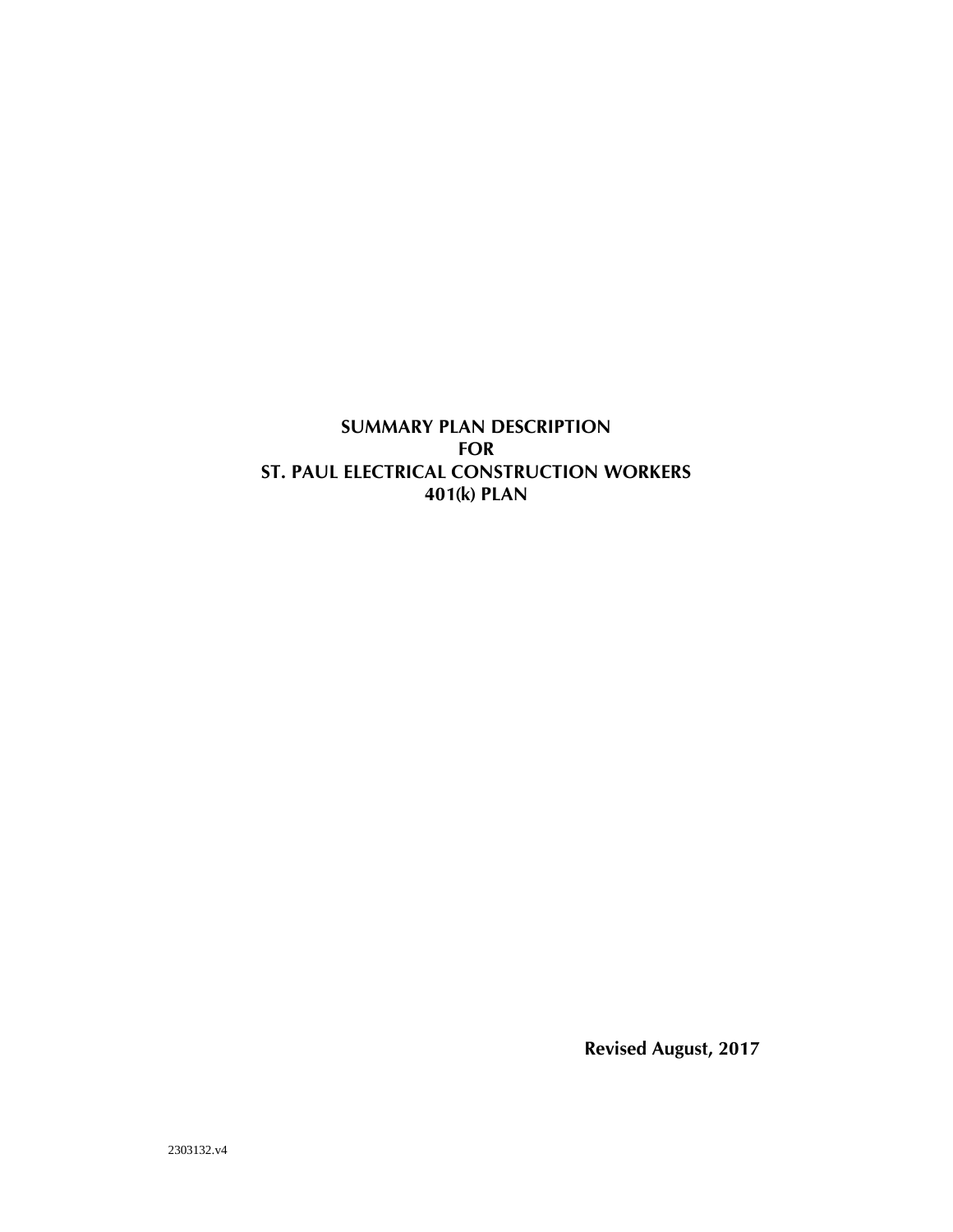# **TABLE OF CONTENTS**

| Ш.  |                |                                                                              |  |
|-----|----------------|------------------------------------------------------------------------------|--|
|     |                |                                                                              |  |
|     | 1.             |                                                                              |  |
|     | 2.             |                                                                              |  |
|     | 3.             | In-plan Rollovers from the Pre-tax Deferral Account to Roth Rollover Account |  |
|     | 4.             |                                                                              |  |
| IV. |                |                                                                              |  |
|     | 1.             |                                                                              |  |
|     | 2.             |                                                                              |  |
|     | 3.             |                                                                              |  |
|     | 4.             | Distribution of Benefits Upon Death; Designating a Beneficiary4              |  |
|     | 5.             |                                                                              |  |
|     | 6.             | Distribution of Benefits on Termination of Employment                        |  |
|     | 7.             |                                                                              |  |
|     | 8.             |                                                                              |  |
|     | 9.             |                                                                              |  |
|     | 10.            |                                                                              |  |
|     | 11.            |                                                                              |  |
|     | 12.            |                                                                              |  |
|     | 13.            |                                                                              |  |
|     |                |                                                                              |  |
|     |                |                                                                              |  |
|     | 1 <sub>1</sub> |                                                                              |  |
|     | 2.             |                                                                              |  |
|     |                | VI. STATEMENT OF ERISA RIGHTS AND EXPLANATION OF YOUR ERISA RIGHTS  12       |  |
|     | 1.             |                                                                              |  |
|     |                |                                                                              |  |
|     | 1.             |                                                                              |  |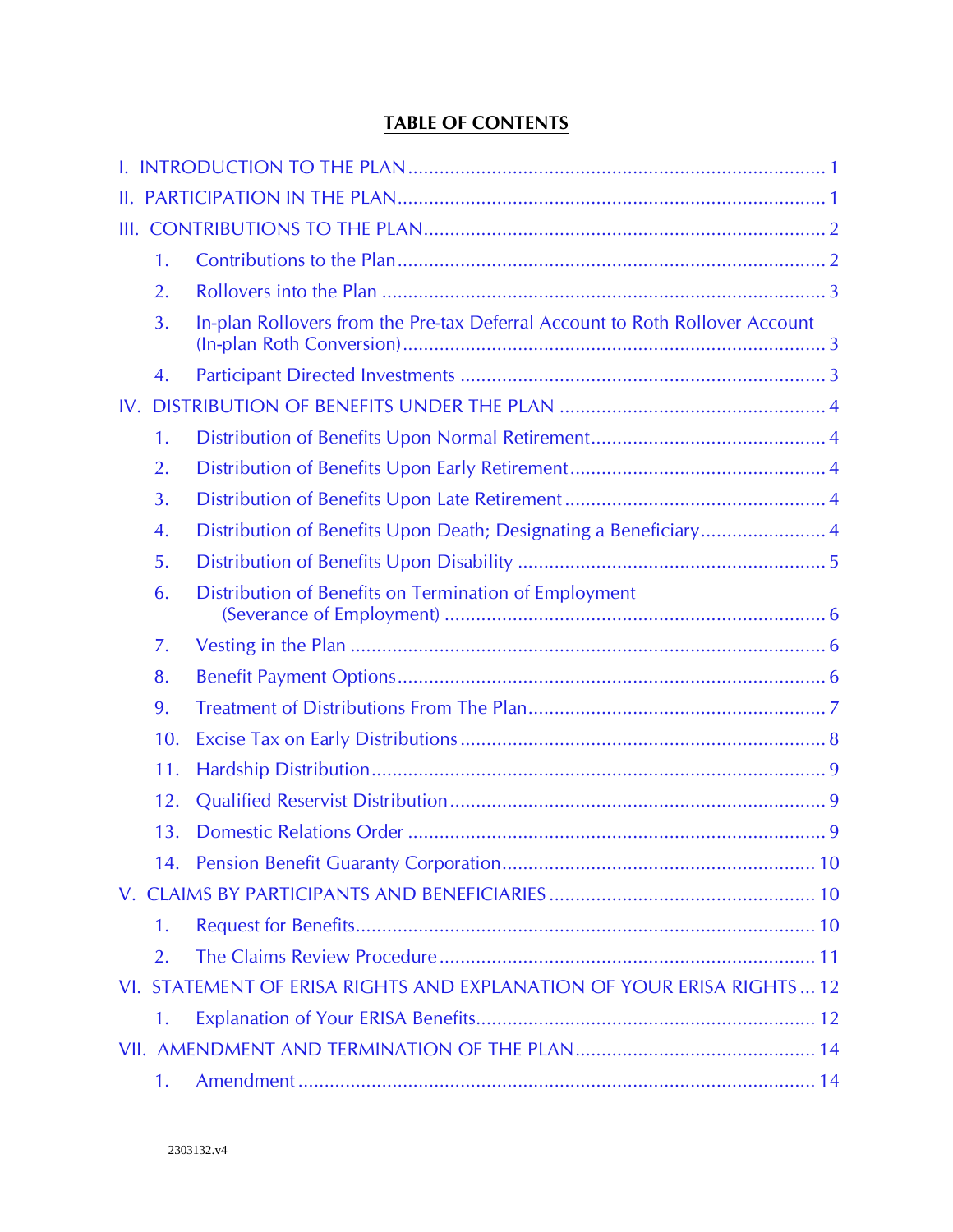| $1 \quad$ |  |
|-----------|--|
|           |  |
|           |  |
|           |  |
| 5.        |  |
| 6.        |  |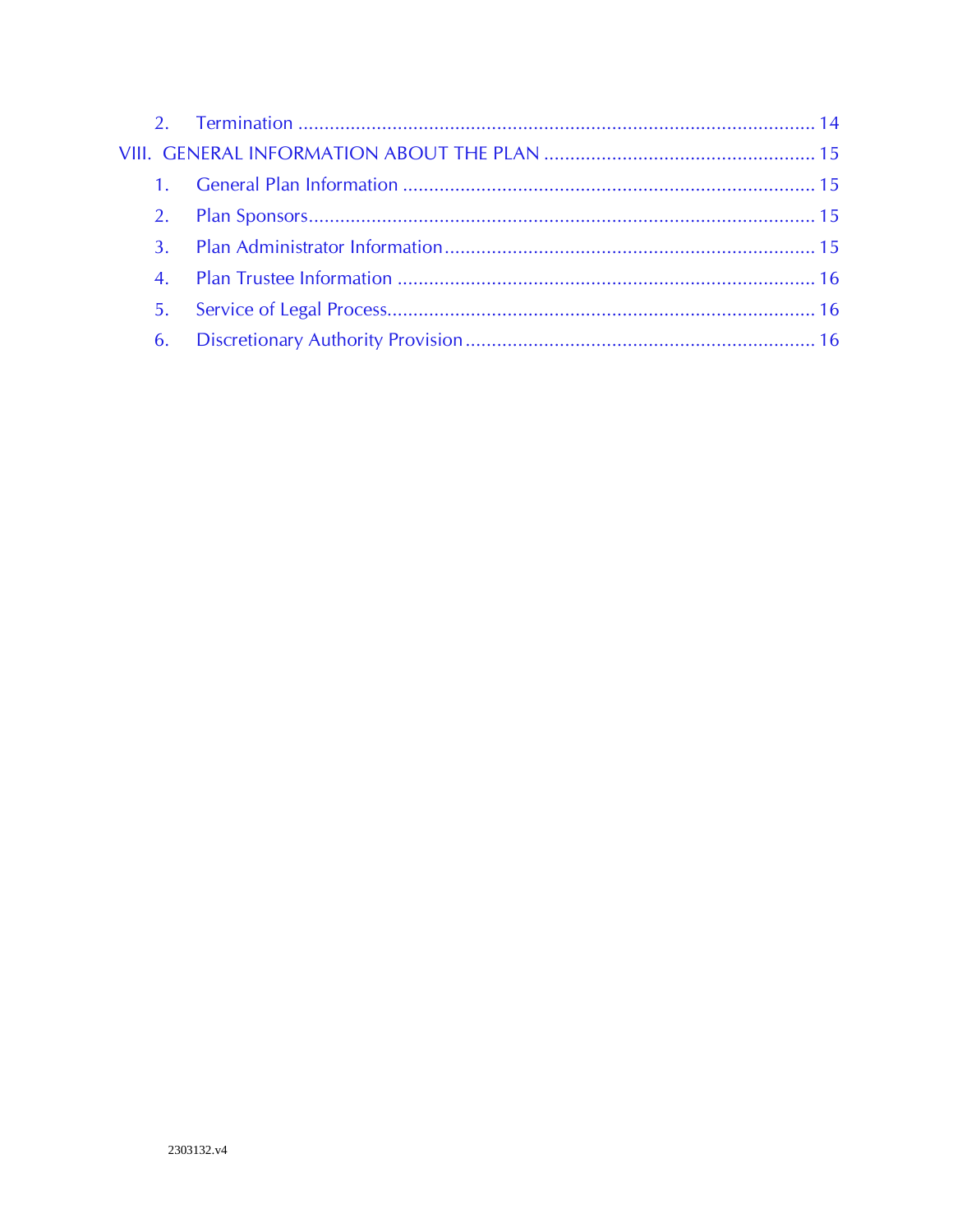#### **ST. PAUL ELECTRICAL CONSTRUCTION WORKERS 401(k) PLAN SUMMARY PLAN DESCRIPTION 2014 RESTATEMENT**

#### **I. INTRODUCTION TO THE PLAN**

<span id="page-3-0"></span>The Board of Trustees created a 401(k) Plan (the "Plan") effective January 1, 1995. The Plan was most recently restated effective October 1, 2013 and was also subsequently amended on August 15, 2014. This booklet describes the Plan as restated and amended.

This Plan was adopted to provide you an opportunity to save for retirement on a tax-advantaged basis. This Plan is in addition to other retirement plans available to you as a result of your employment in relation to IBEW Local 110. The Plan added the option of contributing deferrals or rollovers to the Plan as Roth accounts and converting pre-tax deferrals into Roth contributions effective October 1, 2014.

The Plan is for the exclusive benefit of eligible employees (and their beneficiaries) engaged in Covered Employment in the electrical industry in the jurisdiction of IBEW Local 110. The purpose of this Plan is to permit eligible employees who agree to participate to accumulate additional retirement savings by making voluntary contributions from their pay.

The Internal Revenue Service has issued a "determination letter" to the Trustees approving this Plan as a "qualified" retirement plan most recently on January 19, 2016.

This Summary Plan Description is a brief description of the Plan and your rights, obligations, and benefits under the Plan. This Summary Plan Description is not meant to interpret, extend, or change the provisions of the Plan in any way. The provisions of the Plan may only be determined accurately by reading the actual Plan document.

A copy of the Plan is on file at the St. Paul Electrical Workers Fund Office and may be read by you, your beneficiaries, or your legal representatives at any reasonable time. If you have any questions regarding either the Plan or this Summary Plan Description, you should ask the Plan Administrator. In the event of any discrepancy between this Summary Plan Description and the actual provisions of the Plan, the Plan shall govern.

The only people authorized to answer questions concerning the Plan are the Board of Trustees and the staff at the Fund office. If you have a question regarding the 401(k) Plan, call the Fund office at (651) 776-IBEW(4239) – Option 4.

### **II. PARTICIPATION IN THE PLAN**

<span id="page-3-1"></span>You will be eligible to participate in the Plan if you are employed in Covered Employment in the jurisdiction of Local 110, IBEW and you have elected to make

1

2303132.v4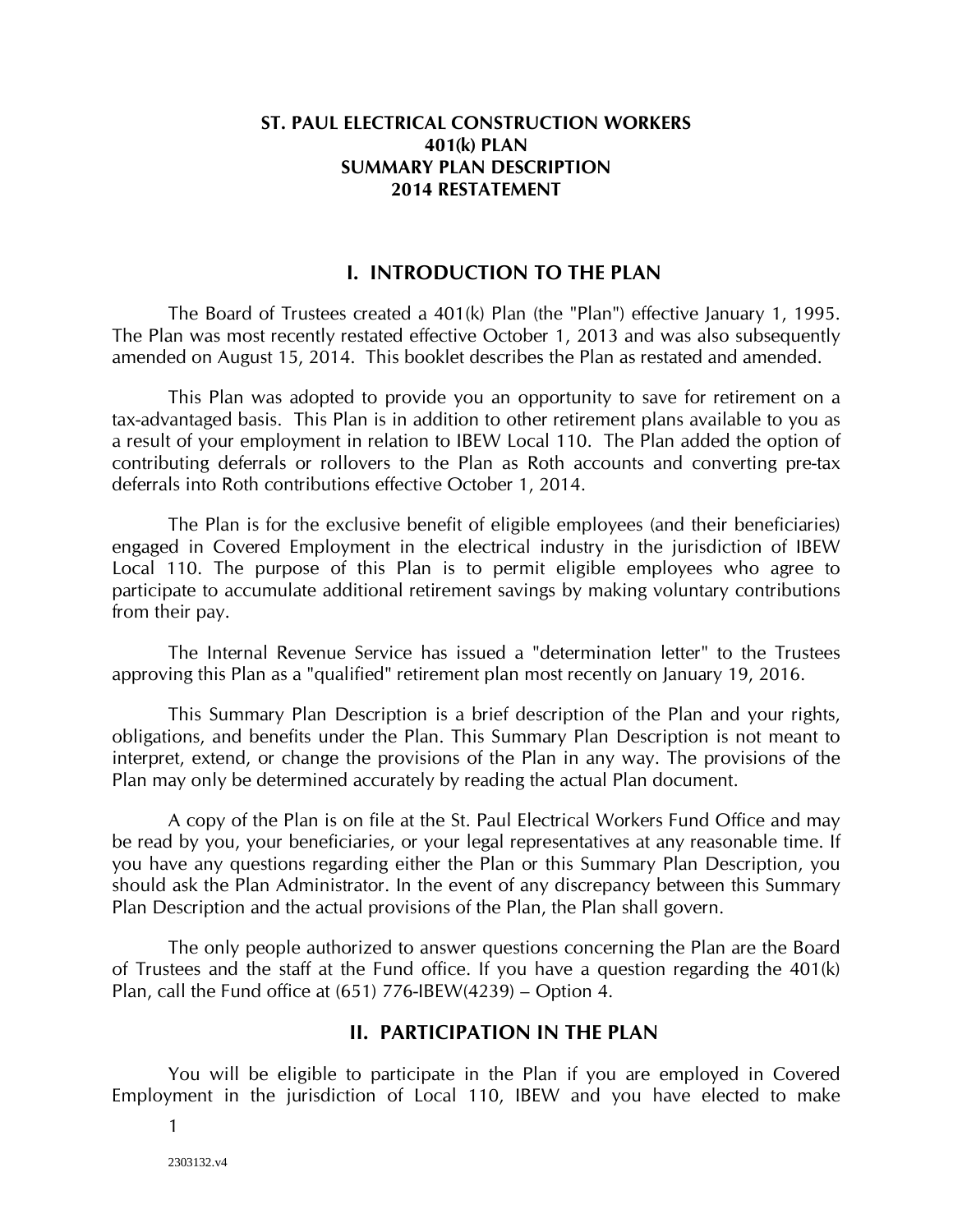<span id="page-4-0"></span>contributions to this Plan. If you had a balance in the St. Paul Electrical Workers Deferred Compensation Plan as of October 1, 2000, you are a participant in this Plan.

## **III. CONTRIBUTIONS TO THE PLAN**

### **1. Contributions to the Plan**

<span id="page-4-1"></span>You may elect to defer portions of your compensation to the Plan instead of receiving that amount in cash. There are two types of Elective Deferrals: Pre-tax deferrals and Roth deferrals. For purposes of this SPD, "Elective Deferrals" generally means both Pre-tax deferrals and Roth deferrals. Regardless of the type of deferral you make, the amount you defer is counted as compensation for purposes of Social Security taxes.

**Pre-Tax Deferrals.** If you elect to make Pre-tax deferrals, then your taxable income is reduced by the deferral contributions, so you pay less in federal income taxes. Later, when the Plan distributes the deferrals and earnings, you will pay the taxes on those deferrals and the earnings. Therefore, with a Pre-tax deferral, federal income taxes on the deferral contributions and on the earnings are only postponed. Eventually, you will have to pay taxes on these amounts. These deferrals are placed in your Pre-tax Deferral Account.

**Roth Deferrals.** If you elect to make Roth deferrals, the deferrals are subject to federal income taxes in the year of deferral. However, the deferrals and, in certain cases, the earnings on the Roth deferrals are not subject to federal income taxes when distributed to you. In order for the earnings to be tax free, you must meet certain conditions. It is your employer's responsibility to withhold and pay the appropriate income taxes on the Roth deferrals. Your Roth deferrals are placed in your Roth Deferral Account.

The minimum contribution is \$.25 per hour and any additional amounts that you defer must be in \$.25/hour increments. However, your total Elective Deferrals in any taxable year may not exceed a dollar limit which is set in law (in 2017, \$18,000). In addition, the Trustees have the authority to change contribution levels from time to time. Whenever contribution levels are changed, you will be notified of the changes in writing.

If you are age 50 or older (or are turning 50 during the year), you may make additional Elective Deferrals above and beyond the elective deferral amount established in the Plan or at law. The amount of "Catch-Up Contribution" that you may make is set by law for any taxable year. You may designate the Catch-up Contribution as a pre-tax Catchup Contribution and/or a Roth Catch-up Contribution.

You may increase, decrease or suspend the amount of your contributions on a weekly basis. If you decide to change your contribution election, you must complete the approved form (available from the Fund Office) and return it to your employer or to the Fund Office. Your deferral rate change will take effect as soon as your employer receives notice of the change.

The tax laws impose a limit on the total amount of Elective Deferral contributions you can contribute to this Plan and all other salary deferral-type plans (including 401(k),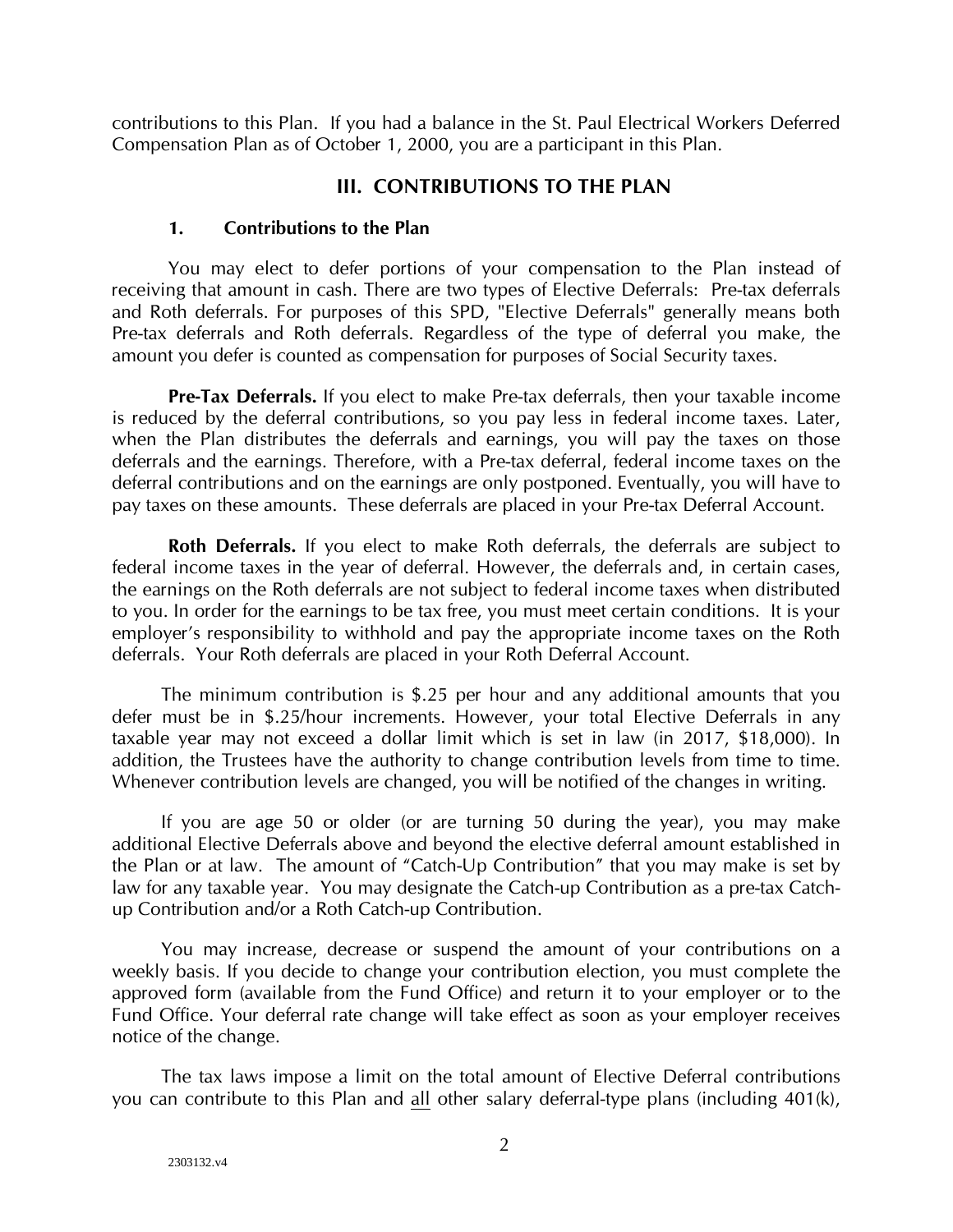403(b) and salary deferral SEPs) in any calendar year. These tax law limits have priority over any higher plan limits and depend on whether you are age 50 or older. The tax law limit for 2017 on Elective Deferrals is \$18,000 and on Catch-Up Contributions is \$6,000. In 2017, if you are 50 or older, the total tax law limit on deferrals is \$24,000.

In addition to the annual dollar deferral limit just described, the law requires testing of the deferrals to ensure that deferrals by HCEs do not exceed certain limits. If you are a highly compensated employee (generally more than 5% owners and certain family members (regardless of how much they earn), or individuals receiving wages in excess of certain amounts established by law), a distribution of amounts attributable to your elective deferrals or certain excess contributions may be required to comply with the law. The Plan Administrator will notify you if a distribution of deferrals back to you is required.

## **2. Rollovers into the Plan**

<span id="page-5-0"></span>You may rollover pre-tax amounts into this Plan from other tax-qualified plans, from a governmental 403(b) plan, or from a governmental 457(b) plan. Such rollovers require Trustee approval. You are 100% vested in your Pretax Rollover Account. Rollover amounts are not counted in applying IRS contribution limits. The Plan does not accept rollovers of Roth accounts from other qualified plans or Roth IRAs.

## <span id="page-5-1"></span>**3. In-plan Rollovers from the Pre-tax Deferral Account to Roth Rollover Account (In-plan Roth Conversion)**

You may transfer amounts from your Pre-tax Deferral Account into a Roth Rollover Account within this Plan. The Trustees must approve any In-plan Roth Rollover (also call an in-plan Roth conversion). No tax withholding is made on the amount of the In-plan Roth Rollover from the Pre-tax Deferral Account, but you will have to pay additional income taxes due to the recognition of income due to the rollover event in the tax year of the rollover. The Roth Rollover Account is 100% vested. In-plan Roth Rollover amounts are not counted in applying IRS contribution limits.

## **4. Participant Directed Investments**

<span id="page-5-2"></span>The Trustees have implemented a participant directed investment program for this Plan. Under this program, you, the participant, is permitted to direct the investments of your own account.

The Plan Administrator has established rules for these investments, which may change from time to time. The Plan Administrator will periodically distribute to you, materials regarding this self-directed investment program. It is intended that ERISA Section 404(c) applies to Participant-directed investments and that Plan Fiduciaries may be relieved of liability for losses which are the direct and necessary result of investment instructions given by the Participants or his or her Beneficiary.

Your account may be charged administrative fees from time to time to cover the costs of operating the Plan. These fees will be deducted from your investment account and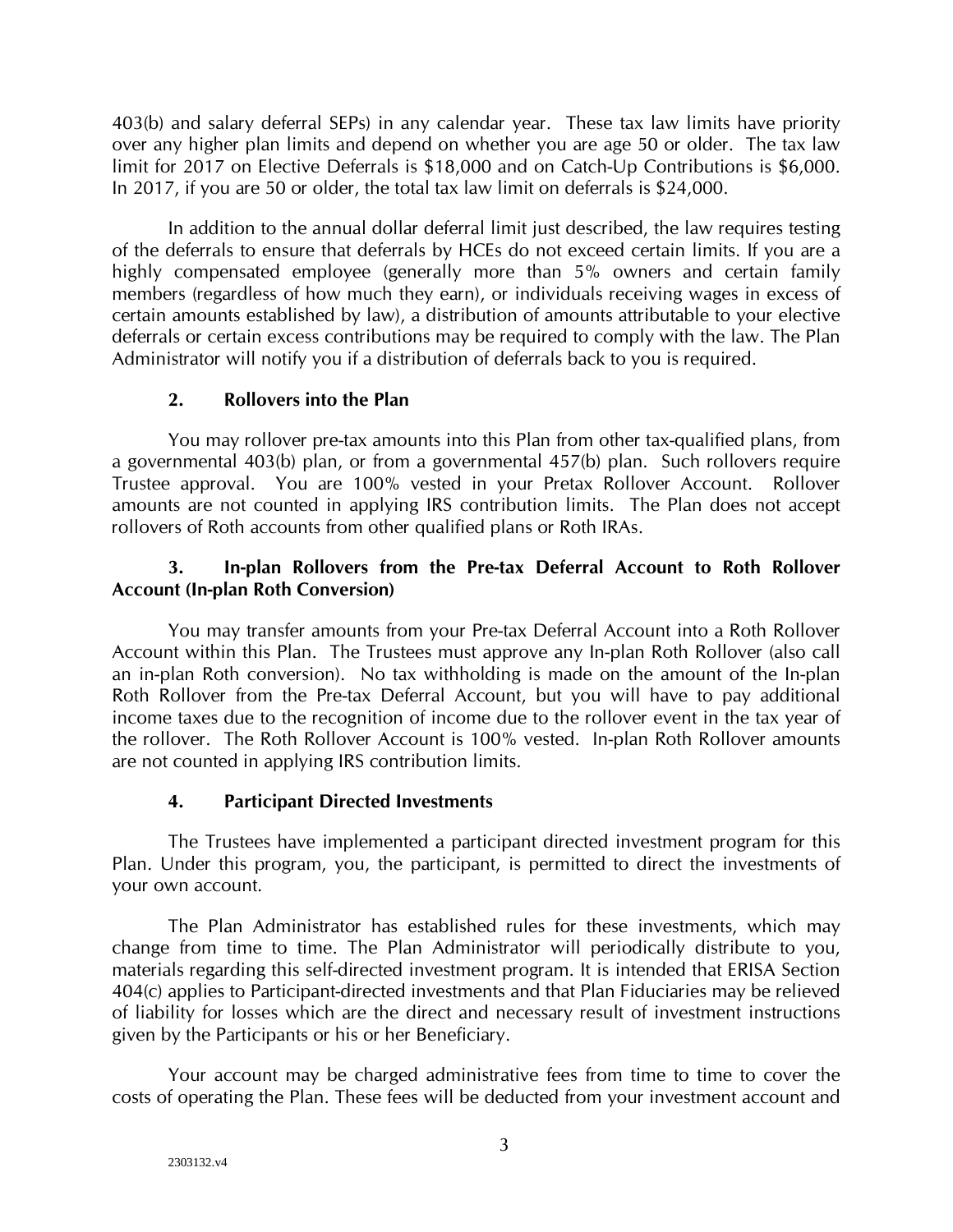will be reflected on your statement from the Fund or from the Investment Manager. Administrative fees change from time to time and are offset as much as practicable by Mutual Fund credits provided by various Investment Managers.

## **IV. DISTRIBUTION OF BENEFITS UNDER THE PLAN**

## <span id="page-6-0"></span>**1. Distribution of Benefits Upon Normal Retirement**

<span id="page-6-1"></span>Your Normal Retirement Date is the Anniversary Date coinciding with or next following your 65th birthday (Normal Retirement Age).

At your Normal Retirement Age, you will be entitled to 100% of your balance in your Accounts. Payment of your benefits will begin as soon as practicable following your Normal Retirement Date, unless you delay distribution. However, benefits must be distributed no later than April  $1<sup>st</sup>$  of the year following the calendar year in which you turn age 70-1/2.

## **2. Distribution of Benefits Upon Early Retirement**

<span id="page-6-2"></span>Your Early Retirement Date is the first day of the month following the date you attain age 55.

On your Early Retirement Date, you will be entitled to 100% of your Account balance, provided you are no longer working in Covered Employment. Payment of your Early Retirement benefits will begin as soon as practicable following your Early Retirement Date, unless you delay distribution. However, benefits must be distributed to you no later than April  $1<sup>st</sup>$  of the year following the calendar year in which you turn age  $70-1/2$ .

## **3. Distribution of Benefits Upon Late Retirement**

<span id="page-6-3"></span>You may remain employed past your Normal Retirement Date and retire instead on your Late Retirement Date.

Your Late Retirement Date is the Anniversary Date on or after the date you choose to retire after first having reached your Normal Retirement Date. On your Late Retirement Date you will be entitled to 100% of your Account balance. The actual benefit payment will be made as soon as practicable following your Late Retirement Date. However, under the Plan, benefits must be distributed to you on or before April  $1<sup>st</sup>$  of the year following the calendar year in which you turn age 70-1/2 whether you are retired or not.

## **4. Distribution of Benefits Upon Death; Designating a Beneficiary**

<span id="page-6-4"></span>Your beneficiary will be entitled to 100% of your account balance upon your death. If you are married at the time of your death, your spouse will be the beneficiary of the death benefit, unless you elect otherwise in writing on a form to be furnished to you by the Plan Administrator.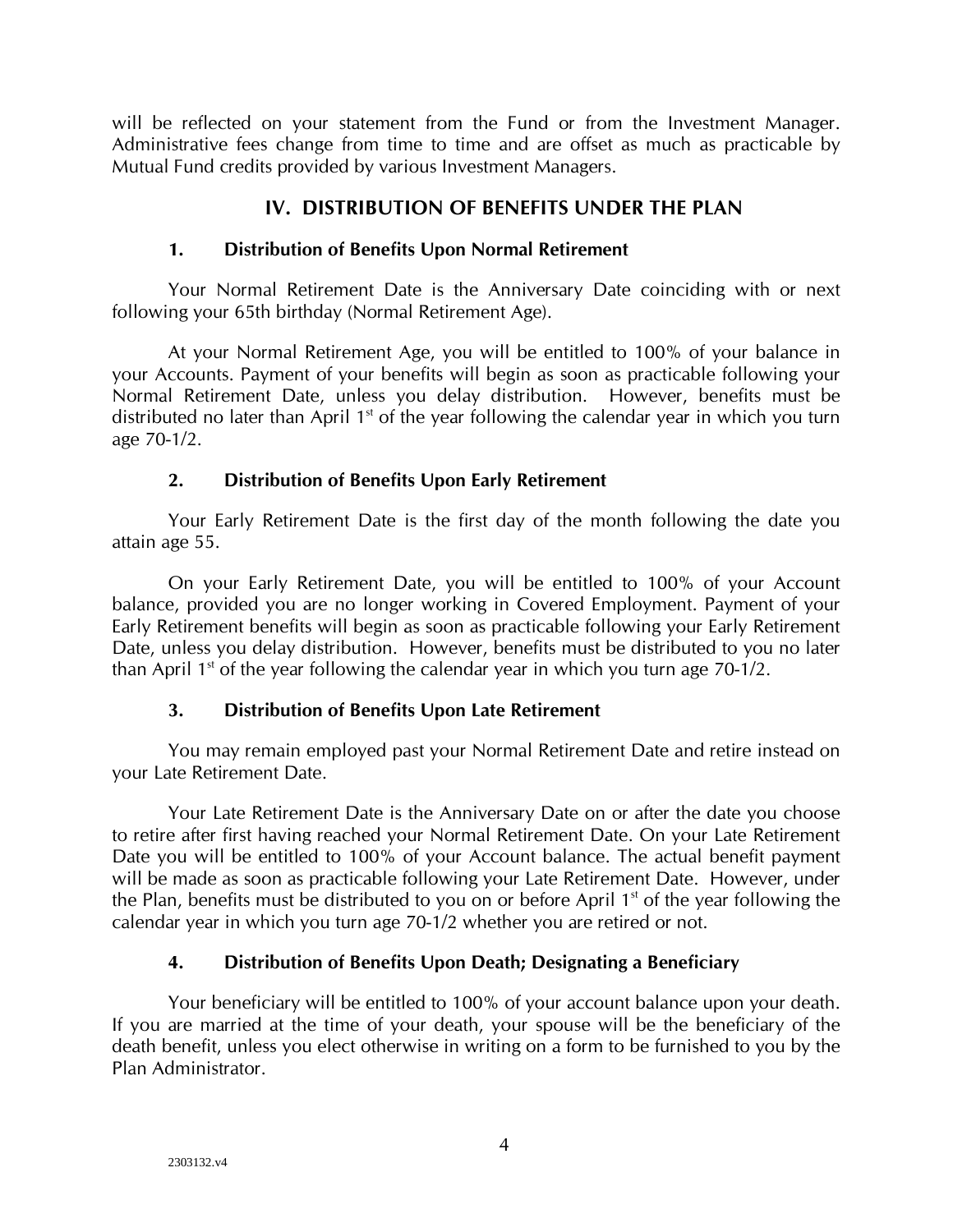**If you wish to designate** a **beneficiary other than your spouse, your spouse must consent to waive any right to the death benefit. Your spouse's consent must be in writing, be witnessed by a notary or a plan representative and acknowledge the specific nonspouse beneficiary. (Effective June 26, 2013, a legally married spouse includes samesex spouses.) Unless such a new beneficiary designation, including the necessary waiver and consent, is completed and given to the Plan Administrator, then your spouse will automatically be the beneficiary. If you have no spouse, and there is no valid beneficiary designation, your benefits will be paid under the Plan, in this order (1) your children (or if your child has died with surviving issue, then to such issue by right of representation); (2) your parents; (3) your brothers and sisters; or (4) the legal representative of your estate. The Plan Administrator is required to distribute the benefit to non-spouse beneficiaries in a single lump sum.**

If, however,

- (a) your spouse has validly waived any right to the death benefit in the manner outlined above,
- (b) your spouse cannot be located; or
- (c) you are not married at the time of your death,

then your death benefit will be paid as outlined above.

## **Since your spouse participates in this election and has certain rights in the death benefit, you should immediately report any change in your marital status to the Plan Administrator.**

Payments of your death benefits will begin following your death as soon as practicable. Minimum distributions of your death benefits will generally begin by December 31 in the calendar year following your death. Your spouse may delay payment of the death benefit to when you would have obtained age 70-1/2, if later.

## **5. Distribution of Benefits Upon Disability**

<span id="page-7-0"></span>Under the Plan, disability is defined as a physical or mental condition resulting from bodily injury, disease, or mental disorder which renders you incapable of engaging in any gainful employment. Disability is determined by a licensed physician chosen by the Trustees.

If you become disabled while a participant, you will be entitled to 100% of your account balance. Payment of your disability benefits will begin on or before the Anniversary Date after the date you become disabled. (See the Section in this Article entitled **"Benefit Payment Options"**).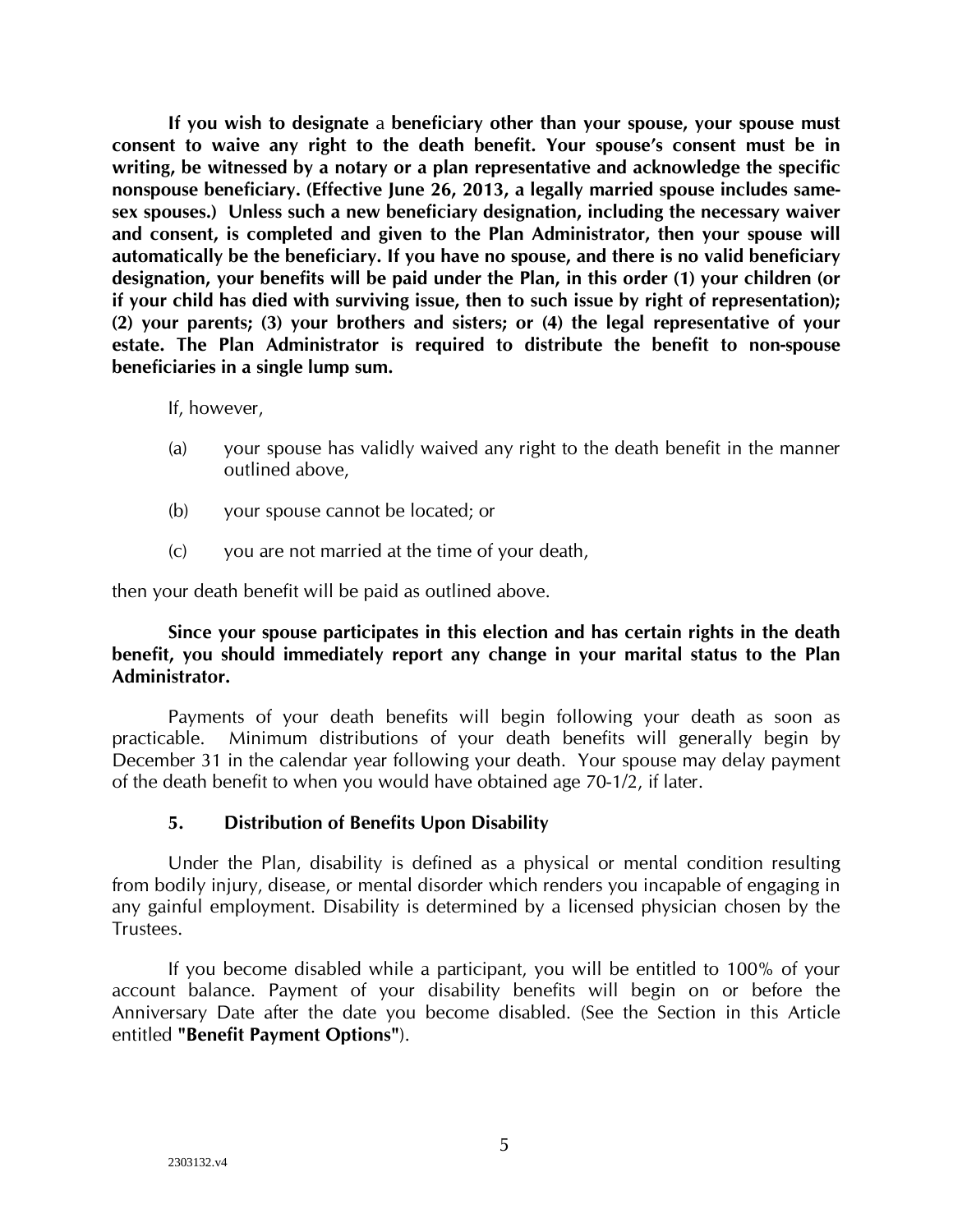## <span id="page-8-0"></span>**6. Distribution of Benefits on Termination of Employment (Severance of Employment)**

In addition to the foregoing, you are entitled to a distribution of your account balance when any of the following events occur:

- (a) you incur a Break-in-Service (because you did not work in Covered Employment during a Plan Year) and your Account balance is under \$15,000.00;
- (b) you incur a Break-in-Service (because you did not work in Covered Employment during a Plan Year) and you have not worked, during the same time period, in any business occupation in the electrical industry in the State of Minnesota, and you have an Account balance of more than \$15,000.00.

If your distribution is made under (a) or (b) and your Account balance is greater than \$1,000.00, both you and your spouse must consent to the distribution.

### **7. Vesting in the Plan**

<span id="page-8-1"></span>All amounts contributed to this Plan are nonforfeitable. That means that you are 100% vested in your Account at all times.

#### <span id="page-8-2"></span>**8. Benefit Payment Options**

Benefits will be paid to you in a lump sum or in ad hoc payments. Ad hoc payments must be approved by the Trustees. (Distributions to non-spouse beneficiaries are made in a single, lump sum only.)

If your Account balance is less than \$1,000.00, the entire account balance may be distributed without your consent or the consent of beneficiaries. If your Account balance is greater than \$1,000.00 and you are married, both you and your spouse must consent to the distribution.

If you are receiving a required minimum distribution because you are a 5% owner and age 70½ (or, if you are not a 5% owner, because you have reached the later of age 70½ or you have retired), such required minimum distributions will be paid annually over your life expectancy (or over the joint life expectancy of you and your spouse if you have named the spouse as your sole primary beneficiary of your Plan benefits). After you die, distributions are in the manner described in the section entitled "Death Benefits," which follows.

When you receive a distribution not due to retirement, death or disability, an administrative fee may be charged against your account.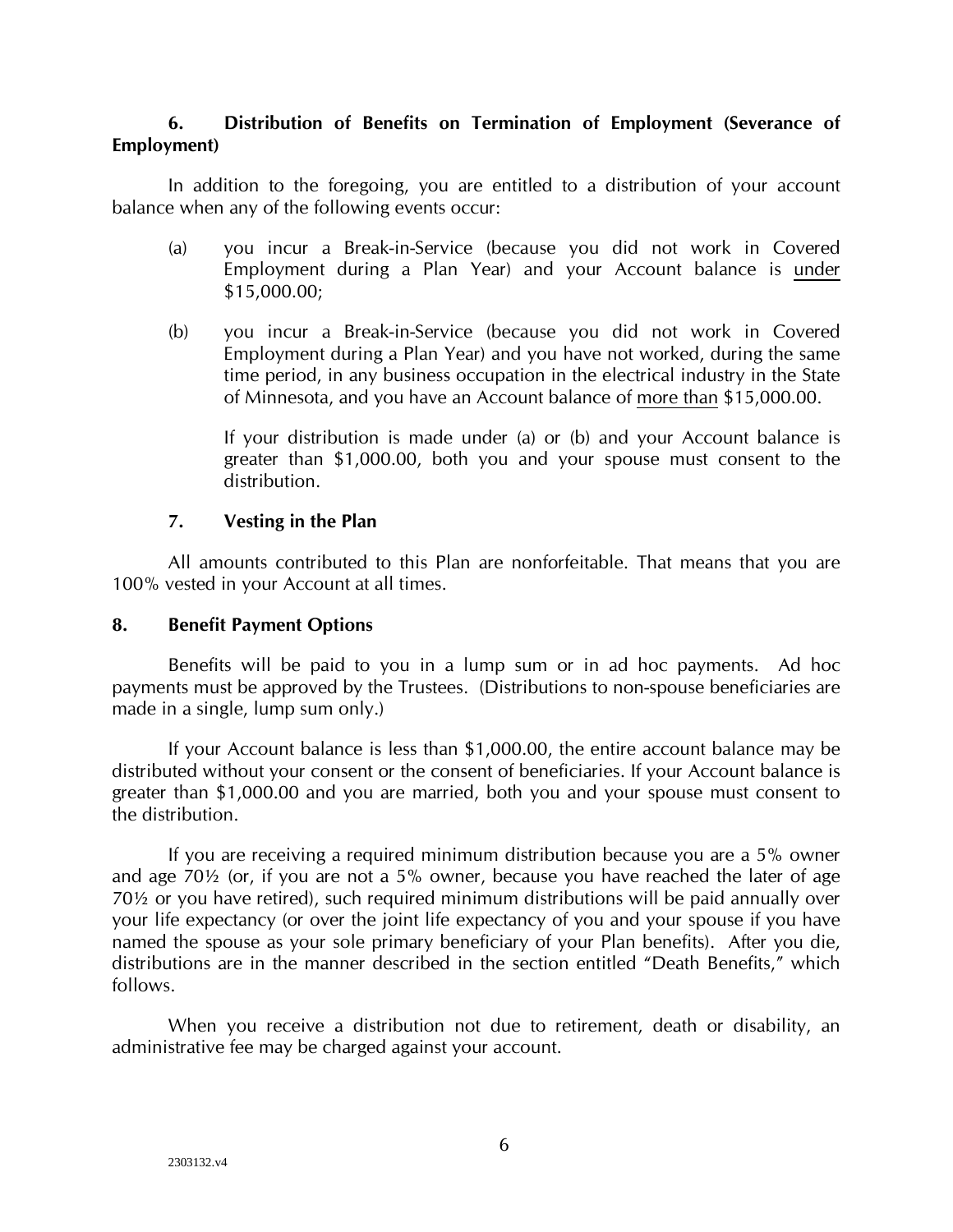**Generally, whenever a distribution is to be made to you on or before an anniversary date, it may be postponed by the Plan for a period of up to 180 days, for administrative convenience. Except for certain distributions due at death, no distribution may begin later than April 1st of the year following the calendar year in which you attain the age 70-1/2.**

### <span id="page-9-0"></span>**9. Treatment of Distributions From The Plan**

General Description of Tax Consequences of Distribution

Generally, you must include any Plan distribution in your taxable income in the year in which you receive distributions from your Pre-tax Deferral Account or Pre-tax Rollover Account. The tax treatment may also depend on your age when you receive the distribution. Certain distributions made to you when you are under age 59 ½ could be subject to an additional 10% tax.

You will not be taxed on distributions of your Roth Deferral Account or Roth Rollover Account. In addition, a distribution of the earnings on the Roth accounts will not be subject to tax if the distribution is a "qualified distribution." A "qualified distribution" is one that is made after you have attained age 59 1/2 or is made on account of your death or disability. In addition, in order to be a "qualified distribution," the distribution cannot be made prior to the expiration of a 5-year participation period. The 5-year participation period is the 5-year period beginning on the calendar year in which you first make a Roth 401(k) deferral to this Plan and ending on the last day of the calendar year that is 5 years later.

#### Tax-free Rollovers of Transfers

NOTE: All "rollover" options described in this section are available to a surviving spouse who is receiving a distribution from the Plan. Non-spouse Beneficiaries receiving distributions from the Plan have one rollover option available to them, which is electing a trustee-to-trustee transfer of all or some of the distribution to an IRA.

Whenever you receive a distribution from the Plan, it will normally be subject to income taxes. You may, however, reduce or defer entirely, the tax due on your distributions through use of one of the following methods:

(a) The rollover of all or a portion of the distribution to an Individual Retirement Account ("IRA") or to another qualified employer plan. This will result in no tax being due until you begin withdrawing funds from the IRA or other qualified employer plan. The rollover of the distribution, however, MUST be made within the strict time frames (normally within 60 days after you receive your distribution). Under certain circumstances all or a portion of a distribution may not qualify for this rollover treatment. In addition, most distributions will be subject to mandatory federal income tax withholding at a rate of 20%. This will reduce the amount that you actually receive. For this reason, if you wish to rollover all or a portion of your distribution amount,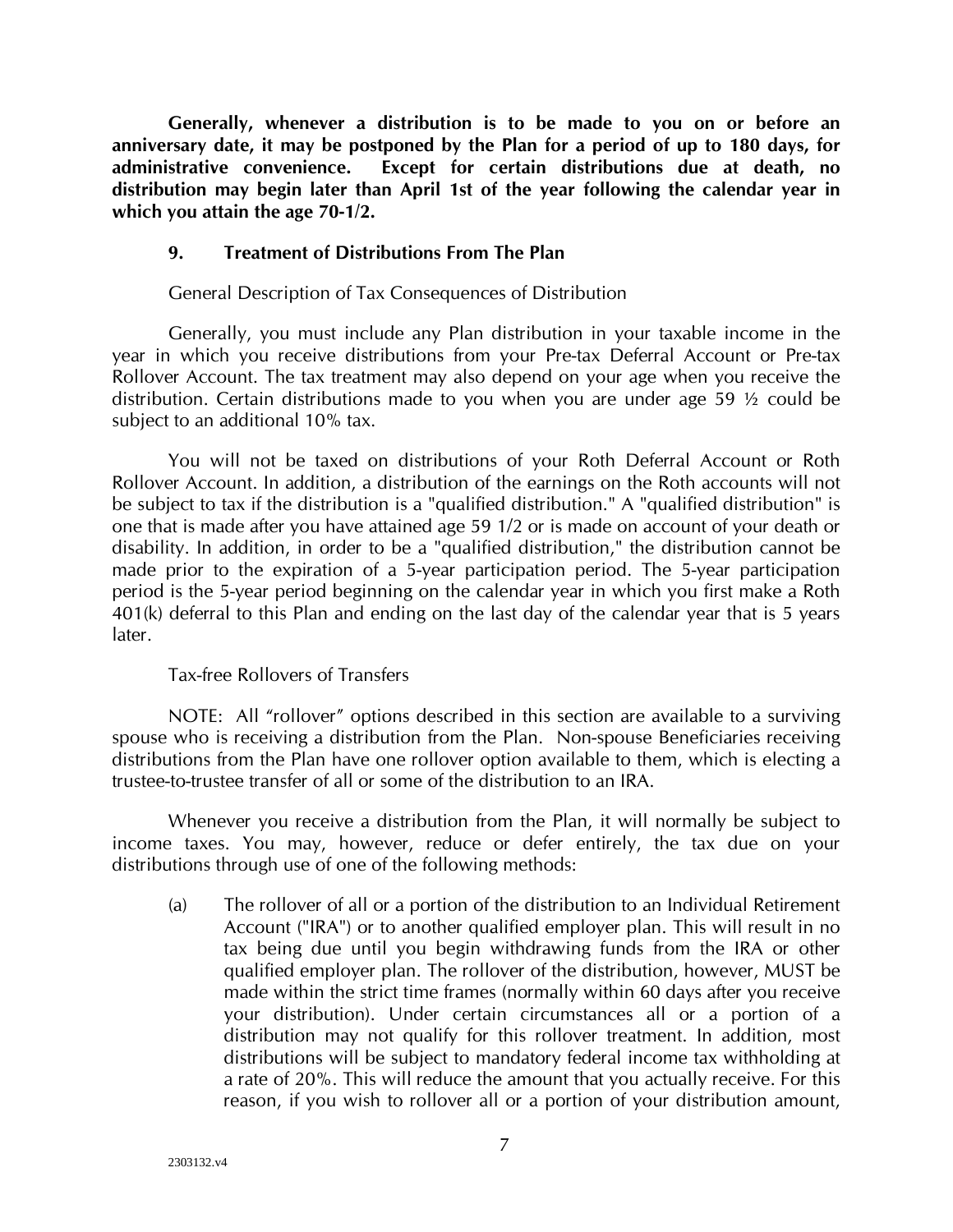the direct transfer option described in paragraph (b) would be the better choice.

- (b) For most distributions you may request that a direct transfer of all or a portion of your distribution amount be made to either an IRA or to another qualified employer plan willing to accept the transfer. A direct transfer will result in no tax being due until you withdraw funds from the IRA or other qualified plan. Like the rollover, under certain circumstances all or a portion of the amount to be distributed may not qualify for this direct transfer. If you elect to actually receive the distribution rather than request a direct transfer, then in most cases 20% of the distribution amount will be withheld for federal income tax purposes.
- (c) The election of favorable income tax treatment under the "10-year forward averaging," "5-year forward averaging" or "capital gains" method of taxation, if you qualify for same.
- (d) If you are rolling over or transferring funds from your Roth accounts, such accounts must be rolled over into either a designated Roth Account in another plan through a direct rollover. If the Roth account is distributed to you and then rolled over within 60 days, the basis portion cannot be rolled over to another designated Roth account, but it can be rolled over into a Roth IRA.
- (e) You or your surviving spouse may also request a direct transfer of all or a portion of your account to a Roth IRA. Such a transfer is subject to income tax, but should not be subject to early distribution penalty taxes. You or your surviving spouse may request that the Plan Administrator withhold federal income taxes for you in the result of such a transfer.

**Whenever you receive a distribution, the administrator will deliver to you a more detailed explanation of these options. However, the rules which determine whether you qualify for favorable tax treatment are very complex. You should consult with qualified tax counsel before making a choice and you should be aware of the following described excise tax on early distributions.**

## **10. Excise Tax on Early Distributions**

<span id="page-10-0"></span>A 10% excise tax will apply to distributions received by a participant prior to age 59-1/2. The tax does not apply to:

- (a) Amounts received on account of death or disability;
- (b) Distributions made after separation from service, if such separation took place during or after the calendar year in which the employee attained age 55;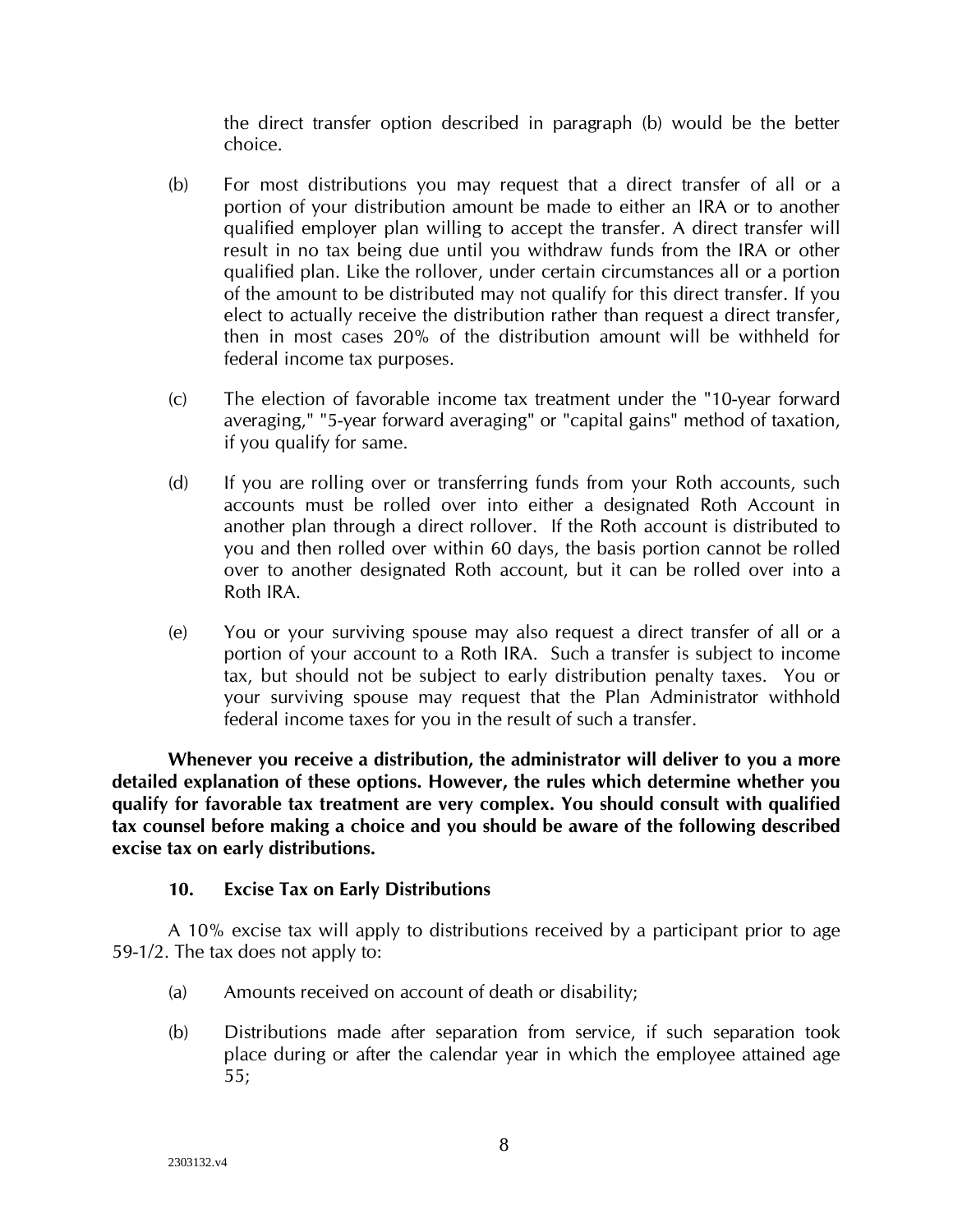- (c) Certain distributions made pursuant to a Qualified Domestic Relations Order;
- (d) Distributions in substantially equal periodic payments after separation from service over the participant's life expectancy or the joint life expectancy of the participant and a designated beneficiary;
- (e) Earnings on Roth accounts if distributed before the five-year holding period has expired; or
- (f) Distributions to the extent they do not exceed the amount of deductible medical expenses of the participant.

## **11. Hardship Distribution**

<span id="page-11-0"></span>If you are in a position of immediate and heavy financial need and cannot obtain funds on an emergency basis from another source, you may request from the Trustees a hardship withdrawal even though you remain employed in the electrical industry in this area. Hardship distributions are available *only* for the purchase of a principal residence, certain tuition payments for the Participant and his or her family, unpaid medical expenses for the Participant and family, to prevent eviction or mortgage foreclosure, payments for burial or funeral expenses for the Participant's deceased parent, spouse, children or dependents, or expenses for the repair of damages to the Participant's principal residents that would qualify for the casualty deduction under Code Section 165.

## **12. Qualified Reservist Distribution**

<span id="page-11-1"></span>If you are a military reservist and are called to active duty for an indefinite time period or a time period exceeding 179 days, you may take a distribution from this Plan beginning on the date of the order or call to active duty. You then have two (2) years from the day after the end of the active duty period to return some or all of the qualified reservist distribution to the Plan, if you choose. Repayment of the qualified reservist distribution, in whole or in part, is completely optional; you can choose not to repay. These provisions are effective retroactively to September 11, 2001. If you took a distribution while on active duty in a time period from September 11, 2001 forward and paid an early-withdrawal penalty tax on the distribution, contact a tax adviser regarding your ability to file an amended return to receive tax credit or refund on the penalty tax paid.

## **13. Domestic Relations Order**

<span id="page-11-2"></span>As a general rule, your interest in your account may not be "alienated." This means that your interest may not be sold, used as collateral for a loan, given away or otherwise transferred. In addition, your creditors may not attach, garnish or otherwise interfere with your account.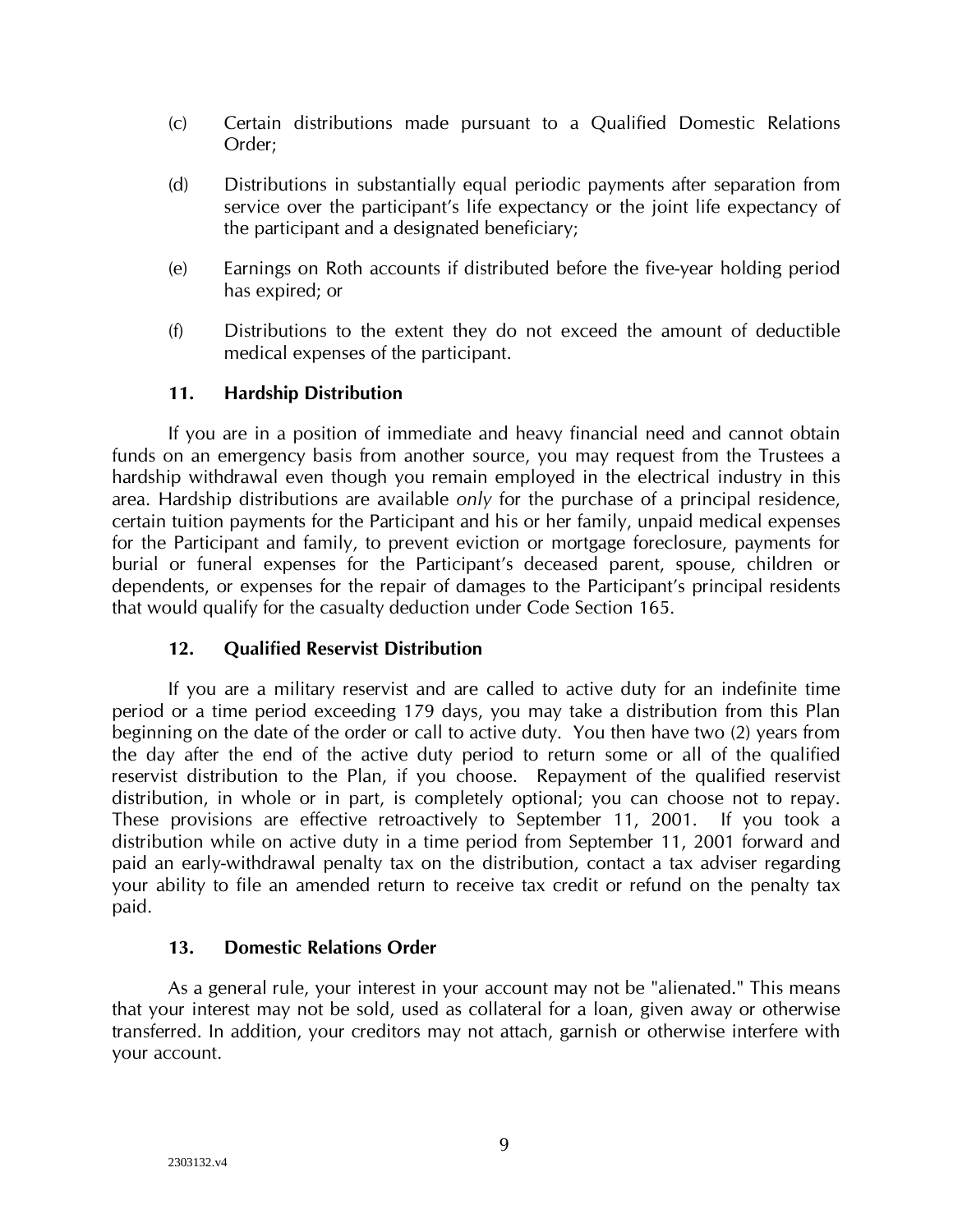There is an exception, however, to this general rule. The Plan Administrator may be required by law to recognize obligations you incur as a result of court ordered child support or alimony payments. The Plan Administrator must honor a "Qualified Domestic Relations Order" (QDRO"). A QDRO is defined as a decree or order issued by a court that obligates you to pay child support or alimony, or otherwise allocates a portion of your assets in the Plan to your spouse, former spouse, child or other dependent. If a QDRO is received by the Plan Administrator, all or a portion of your benefits may be used to satisfy the obligation. The Plan Administrator is required to determine the validity of any domestic relations order received.

There is also another exception to this general rule for certain judgments or settlement agreements between the Plan and Participants. The Plan may offset account balances against a judgment or settlement agreement for crimes involving the Plan, for a breach of fiduciary duties to the Plan, or pursuant to a settlement agreement between the Department of Labor and the Participant involving a violation of a fiduciary.

## **14. Pension Benefit Guaranty Corporation**

<span id="page-12-0"></span>Benefits provided by the Plan are NOT insured by the Pension Benefit Guaranty Corporation (PBGC) under Title IV of the Employee Retirement Income Security Act of 1974 ("ERISA") because the insurance provisions under ERISA are not applicable to the Plan. Remember, if the Plan ever terminates, you are ALWAYS fully vested in your Account.

## **V. CLAIMS BY PARTICIPANTS AND BENEFICIARIES**

<span id="page-12-1"></span>You or your beneficiaries should make a request for any Plan benefits to which you may be entitled. Any such request must be made in writing. It should be made to the Plan Administrator. (See the Article in this Summary entitled **"GENERAL INFORMATION ABOUT THE PLAN."**)

#### **1. Request for Benefits**

<span id="page-12-2"></span>Your request for Plan benefits shall be considered a claim for Plan benefits. It will be subject to a full and fair review. If your claim is denied, the Plan Administrator shall furnish you with a written notice of this denial. This written notice must be provided to you within a reasonable period of time (generally 90 days except for a disability benefit claim which shall be determined in 45 days) after the Plan Administrator receives your claim. The written notice must contain the following information:

- (a) the specific reason or reasons for the denial;
- (b) specific reference to those Plan provisions on which the denial is based;
- (c) a description of any additional information or material necessary to correct your claim and an explanation of why the material or information is needed; and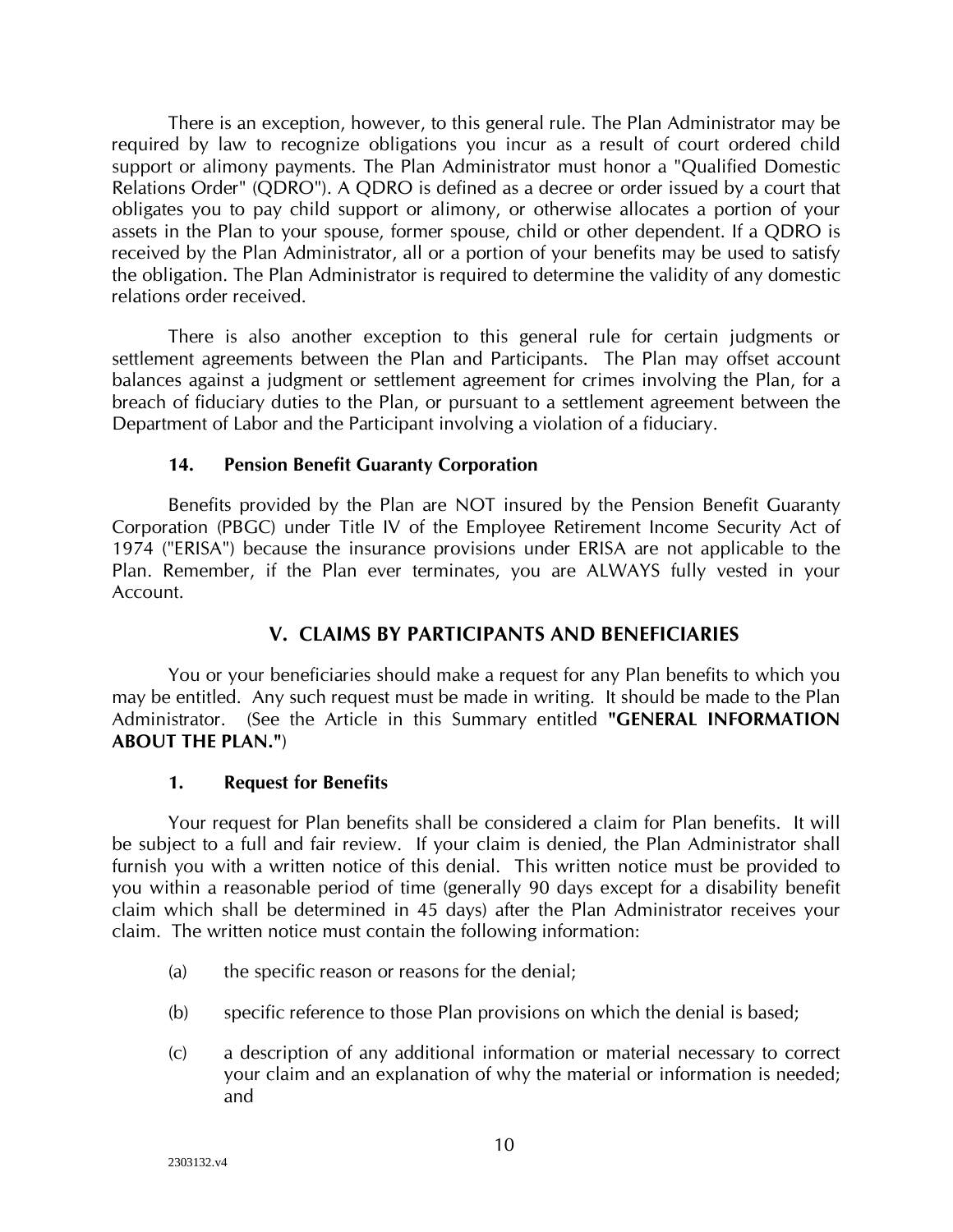(d) appropriate information as to the steps to be taken if you or your beneficiary wishes to submit your claim for review.

If adequate notice of the denial of a claim is not furnished to you within a reasonable period of time, you may regard your claim as being denied. You will then be permitted to proceed to the review stage described in the following paragraphs.

If your claim has been denied, and you wish to submit your claim for review, you must follow the Claims Review Procedure.

Your request for benefits and any subsequent review of a denial of benefits may be conducted through an authorized representative. If you authorize a representative to represent you, such authorization must be in writing and may be revoked in writing at any time. If an authorized representative is designated, all communications during the claims procedure may be directed to the authorized representative.

## <span id="page-13-0"></span>**2. The Claims Review Procedure**

### All Benefits Except Disability Benefits

- (a) Upon the denial of your claim for benefits, you may file your claim for review, in writing, with the Plan Administrator. The form for this claim for review is available from the Plan Administrator. The Trustees shall review the denial of your claim.
- (b) YOU MUST FILE THE CLAIM FOR REVIEW NO LATER THAN 60 DAYS AFTER YOU HAVE RECEIVED WRITTEN NOTIFICATION OF THE DENIAL OF YOUR CLAIM FOR BENEFITS.
- (c) You may review all pertinent documents relating to the denial of your claim and submit any issues and comments, in writing, to the Trustees.
- (d) Your claim for review will be given a full and fair review by the Trustees. If your claim is denied, the Trustees must provide you with written notice of this denial within 60 days after the Plan Administrator's receipt of your written claim for review. There may be times when this 60 day period may be extended. This extension may only be made, however, where there are special circumstances which are communicated to you in writing within the 60 day period. If there is an extension, a decision shall be made as soon as possible, but at least by 120 days after the Plan Administrator receives your claim for review.
- (e) The Trustees may, in their discretion, hold one or more hearings on a request for a review of a denied claim, provided, however, that the claims procedure shall not in any way be construed to require more than two appeals of an adverse benefit determination prior to bringing a civil action under section 502(a) of ERISA.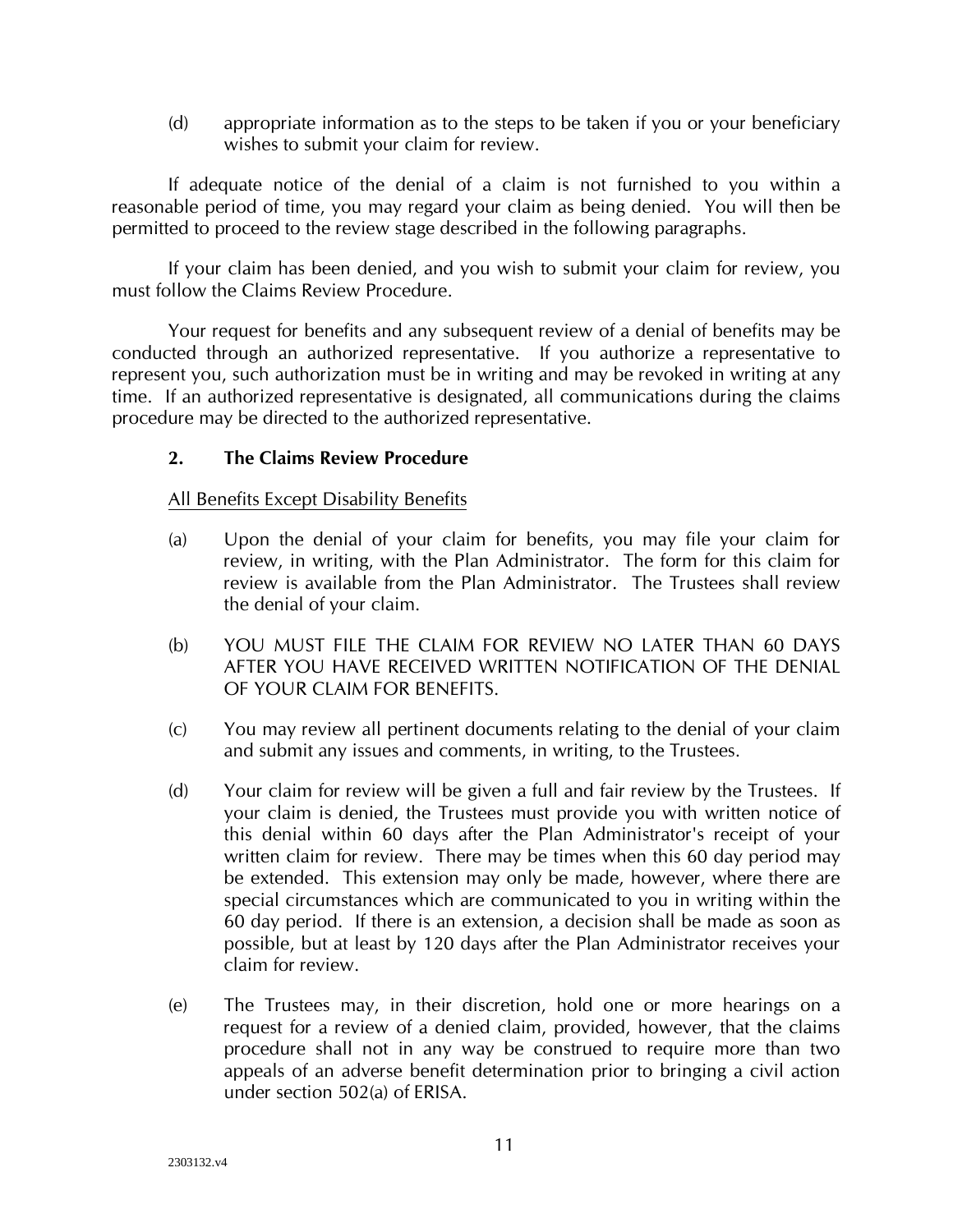- (f) The Trustees' decision on your claim for review will be stated to you in writing. The statement will include specific references to the Plan provisions on which the decision was based.
- (g) If the Trustees' decision on review is not furnished to you within the time limitations described above, that is the same as a denial of your claim on review.
- (h) If benefits are provided or administered by an insurance company, insurance service, or other similar organizations which are subject to regulations under the insurance laws, the claims procedure relating to these benefits may provide for review. If so, that company, service, or organization shall be the entity to which claims are addressed. If you have any questions regarding the proper person or entity to address claims, you should ask the Plan Administrator.

## Claims Review Procedure - Disability Claims.

If an appeal or review involves a claim for Disability Benefits under this Plan, the Claimant's right to review of such a claim will generally follow the process described above, with the following revisions and requirements:

- (a) You have at least 180 days to seek review of the claim denial following receipt of a notification that your claim for Disability Benefits has been denied in whole or in part.
- (b) If the claim for Disability Benefits was denied in whole or in part based on a medical judgment, the Trustees shall consult with a health care professional who has appropriate training and experience in the field of medicine involved in the medical judgment. The health care professional who is engaged for the purpose of consultation under this paragraph shall be an individual who is neither an individual consulted in connection with the adverse benefit determination, nor the subordinate of any such individual.
- (c) You shall be provided the identification of the medical or vocational experts whose advice was obtained on behalf of the adverse benefit determination, without regard to whether the advice was relied upon in making the benefit determination.

## <span id="page-14-0"></span>**VI. STATEMENT OF ERISA RIGHTS AND EXPLANATION OF YOUR ERISA RIGHTS**

## <span id="page-14-1"></span>**1. Explanation of Your ERISA Benefits**

As a participant in this Plan you are entitled to certain rights and protection under the Employee Retirement Income Security Act of 1974, also called ERISA. ERISA provides that all Plan participants shall be entitled to: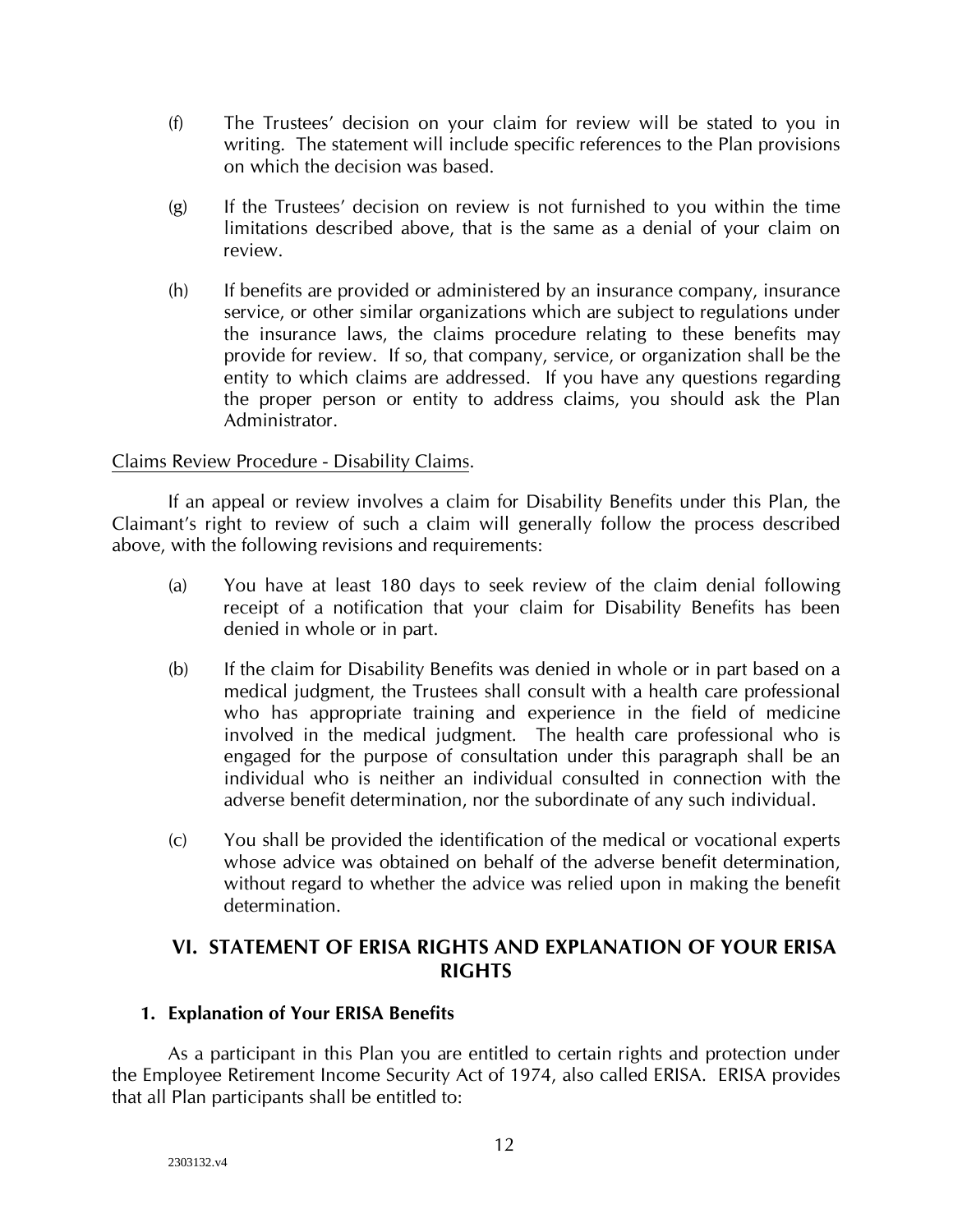- (a) examine, without charge, all Plan documents, including:
	- (1) all documents governing the Plan;
	- (2) insurance contracts, if any;
	- (3) collective bargaining agreements; and
	- (4) copies of all documents filed by the Plan with the U.S. Department of Labor, such as detailed annual reports and Plan descriptions.

This examination may take place at the Plan Administrator's office and at other specified employment locations of the Employer. (See the Article in this Summary entitled **"GENERAL INFORMATION ABOUT THE PLAN"**);

- (b) obtain copies of all Plan documents and other Plan information upon written request to the Plan Administrator. The Plan Administrator may make a reasonable charge for the copies.
- (c) receive a summary of the Plan's annual financial report. The Plan Administrator is required by law to furnish each participant with a copy of this summary annual report;
- (d) obtain a statement telling you whether you have a right to receive a retirement benefit at Normal Retirement Age and, if so, what your benefits would be at Normal Retirement Age if you stop working under the Plan now. If you do not have a right to a retirement benefit, the statement will tell you how many years you have to work to get a right to a retirement benefit. **THIS STATEMENT MUST BE REQUESTED IN WRITING AND IS NOT REQUIRED TO BE GIVEN MORE THAN ONCE A YEAR.** The Plan must provide the statement free of charge.

In addition to creating rights for Plan participants, ERISA imposes duties upon the people who are responsible for the operation of the Plan. The people who operate the Plan, called "fiduciaries" of the Plan, have a duty to do so prudently and in the interest of you and other Plan participants and beneficiaries. No one, including your employer, your Union, or any other person, may fire you or otherwise discriminate against you in any way to prevent you from obtaining a pension benefit or exercising your rights under ERISA.

If your claim for a retirement benefit is denied in whole or in part, you must receive a written explanation of the reason for the denial. You have the right to have the Plan Administrator review and reconsider your claim. (See the Article in this Summary entitled **"CLAIMS BY PARTICIPANTS AND BENEFICIARIES."**)

Under ERISA, there are steps you can take to enforce the above rights. For instance, if you request materials from the Plan and do not receive them within 30 days, you may file suit in a federal court. In such a case, the court may require the Plan Administrator to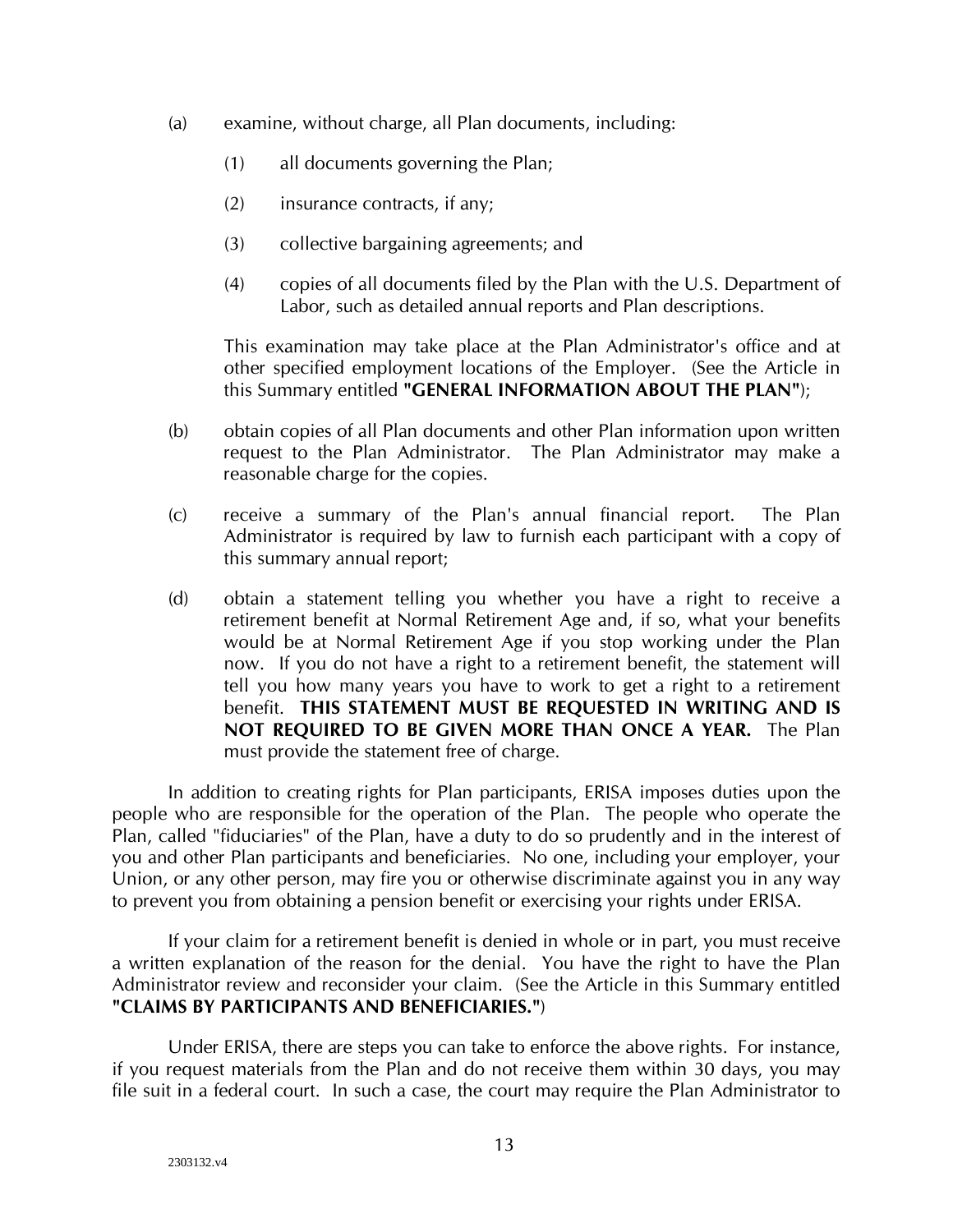provide the materials and pay you up to \$110.00 a day until you receive the materials, unless the materials were not sent because of reasons beyond the control of the Plan Administrator.

If you have a claim for benefits which is denied or ignored, in whole or in part, you may file suit in a state or federal court. In addition, if you disagree with the Plan's decision or lack thereof concerning the qualified status of a domestic relations order or a medical child support order, you may file suit in federal court. If the Plan's fiduciaries misuse the Plan's money, or if you are discriminated against for asserting your rights, you may seek assistance from the U.S. Department of Labor, or you may file suit in a federal court. The court will decide who should pay court costs and legal fees. If you are successful, the court may order the person you have sued to pay these costs and fees. If you lose, the court may order you to pay these costs and fees if, for example, it finds your claim is frivolous.

If you have any questions about your Plan, you should contact the Plan Administrator. If you have any questions about this statement, or about your rights under ERISA, or if you need assistance in obtaining documents from the Plan Administrator, you should contact the nearest Area Office of the Employee Benefits Security Administration, U.S. Department of Labor listed in your telephone directory or the Division of Technical Assistance and Inquiries, Employee Benefits Security Administration, U.S. Department of Labor, 200 Constitution Avenue, N.W., Washington, D.C. 20210. You may also obtain certain publications about your rights and responsibilities under ERISA by calling the publication hotline of the Employee Benefits Security Administration.

## **VII. AMENDMENT AND TERMINATION OF THE PLAN**

## <span id="page-16-0"></span>**1. Amendment**

<span id="page-16-1"></span>The Trustees have the right to amend the Plan at any time. In no event, however, shall any amendment:

- (a) authorize or permit any part of the Plan assets to be used for purposes other than the exclusive benefit of participants or their beneficiaries;
- (b) cause any reduction in the amount credited to your account; or
- (c) cause any part of the Plan assets to revert to the Employers, the Union or NECA.

## **2. Termination**

<span id="page-16-2"></span>The Board of Trustees have the right to terminate the Plan at any time, though it is their intention that this Plan be permanent. Upon termination, all amounts credited to your account will remain non-forfeitable. The Trustees may direct that either: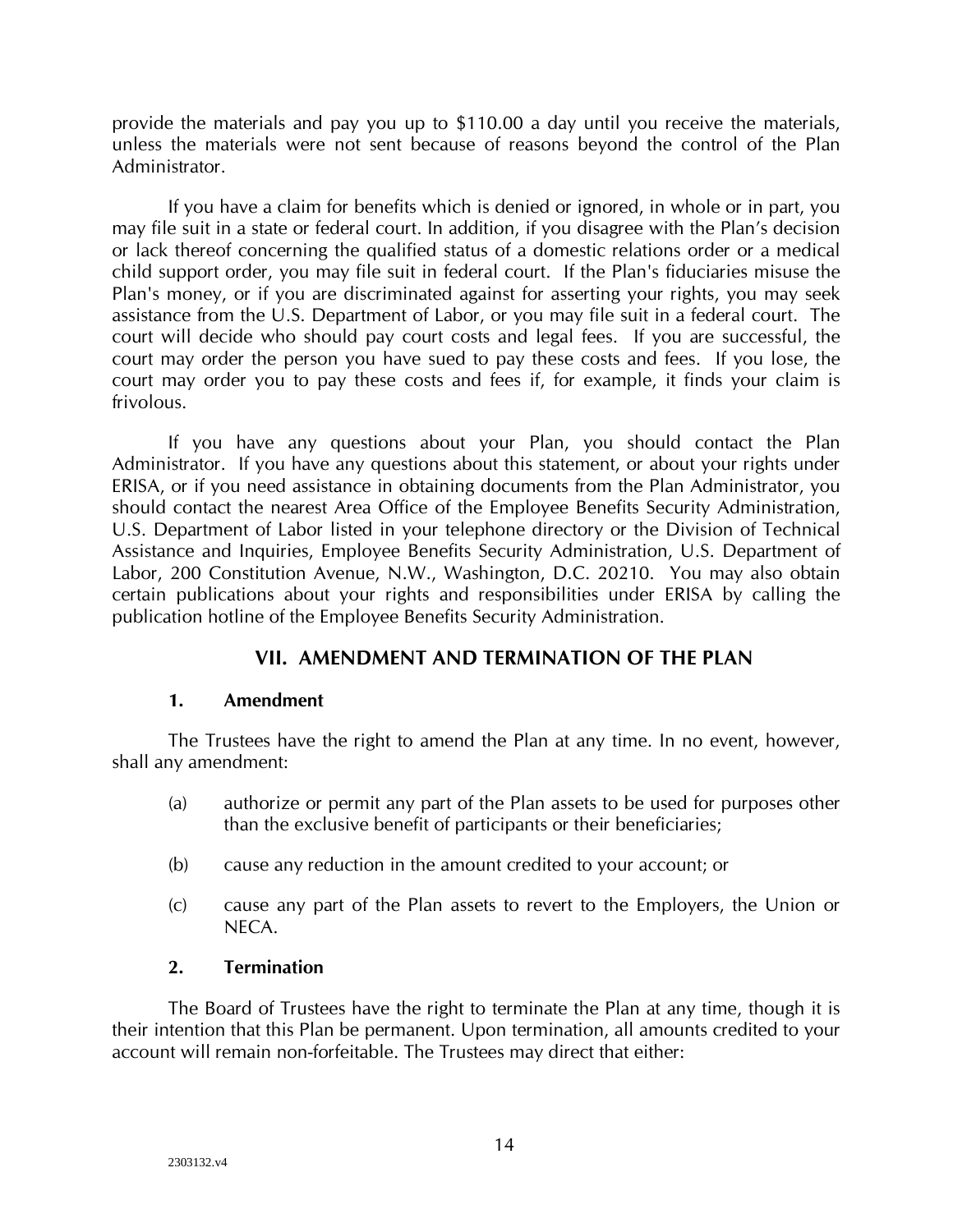- (a) benefits be distributed to you in one lump sum payment as soon as practicable; or
- (b) the Trust created by the Plan be continued and benefits be distributed to you or your beneficiaries as if the Plan had not terminated. (See the Article in this Summary entitled **"Benefits Under the Plan").**

## **VIII. GENERAL INFORMATION ABOUT THE PLAN**

<span id="page-17-0"></span>There is certain general information which you may need to know about the Plan. This information has been summarized in this section.

## <span id="page-17-1"></span>**1. General Plan Information**

- Plan Name: St. Paul Electrical Construction Workers 401(k) Plan (f/k/a St. Paul Electrical Workers Deferred Compensation Plan, which was merged with the 401(k) Plan).
- Plan Number: 004
- Federal I.D. Number: 41-6046858
- Effective Date: January 1, 1995.
- Plan Year: Begins on October 1 and ends on September 30.
- Anniversary Date: Certain valuations and distributions are made on the Anniversary Date; this date is September 30. Your account balance is valued daily, however.
- Governing Law: The Trust is governed by the laws of the State of Minnesota. This Plan is governed by federal laws relating to retirement plans.

#### **2. Plan Sponsors**

<span id="page-17-2"></span>The sponsors of the Plan are the Board of Trustees of the Plan. The Board of Trustees is appointed by the St. Paul Chapter of the National Electrical Contractors Association and Local 110 of the International Brotherhood of Electrical Workers AFL-CIO.

#### <span id="page-17-3"></span>**3. Plan Administrator Information**

The name, address, and business telephone number of the Plan Administrator is:

Ronald G. Ethier, CEBS St. Paul Electrical Industry Administrative Service Corporation 1330 Conway Street, Suite 130 St. Paul, MN 55106 (651) 776-IBEW(4239) Option 4